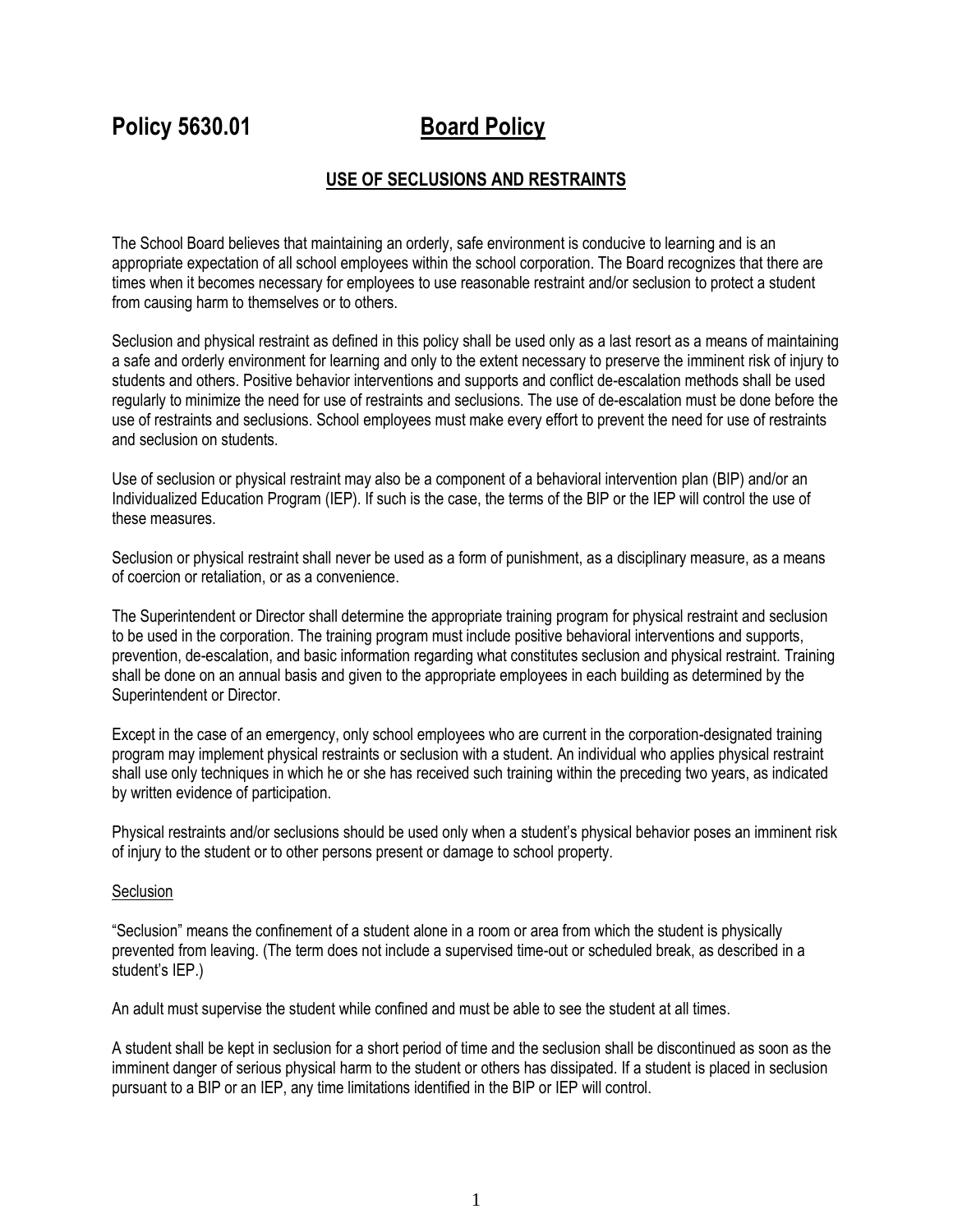#### Physical Restraint

"Physical restraint" means physical contact between a school employee and a student in which the student unwillingly participates and involves the use of a manual hold to restrict freedom of movement of all or part of a student's body or to restrict normal access to the student's body.

Physical restraint should be employed only when:

- 1. The student poses a physical risk to himself, herself, or others:
- 2. There is no medical contraindication to its use;
- 3. Other less restrictive interventions were used and were ineffective; and
- 4. The employee using the restraint has been trained in its safe application.

Mechanical or chemical restraints are not authorized to be used in school.

Prone or Supine forms of restraint are not authorized to be used in school and shall be avoided.

Students shall not be subjected to physical restraint for using profanity or other verbal displays of disrespect for themselves or others.

A verbal threat shall not be considered as constituting a physical danger unless a student also demonstrates a means of or intent to carry out the threat.

Any application of physical restraint shall take into consideration the safety and security of the student. Further, physical restraint shall not rely upon pain as an intentional method of control.

In determining whether a student who is being physically restrained should be removed from the area where such restraint was initiated, the supervising employee shall consider the potential for injury to the student, the educational and emotional well-being of other students in the vicinity, and if applicable, any requirements pursuant to a BIP or an IEP.

If physical restraint is imposed upon a student whose primary mode of communication is sign language, the student shall be permitted to have his or her hands free of restraint for brief periods, unless the supervising employee determines that such freedom appears likely to result in harm to the student or to others.

A student shall be released from physical restraint immediately upon a determination by the supervising employee administering the restraint that the student is no longer in imminent risk of injury to themselves or to others.

#### Reporting and Reviewing of Incidents

Any school employee using restraint and/or seclusion shall report such to the building principal, their supervisor, or other designated administrator. A written report of each incident shall be completed by the employee who used such techniques or by the designated administrator. The written report is required to contain the information required by the school corporation's restraint and seclusion plan. Parents of the student involved in the restraint or seclusion incident shall receive a copy of the written report of the incident within twenty-four hours of the event.

An attempt to notify the parent or guardian verbally shall be made regarding the use of the physical restraint and/or seclusion with their student as soon as possible, preferably by the end of the school day.

An annual review of the use of physical restraint and seclusion including a review of all individual corporation cases involving the use of physical restraint and seclusion shall be completed and documented to ensure compliance with